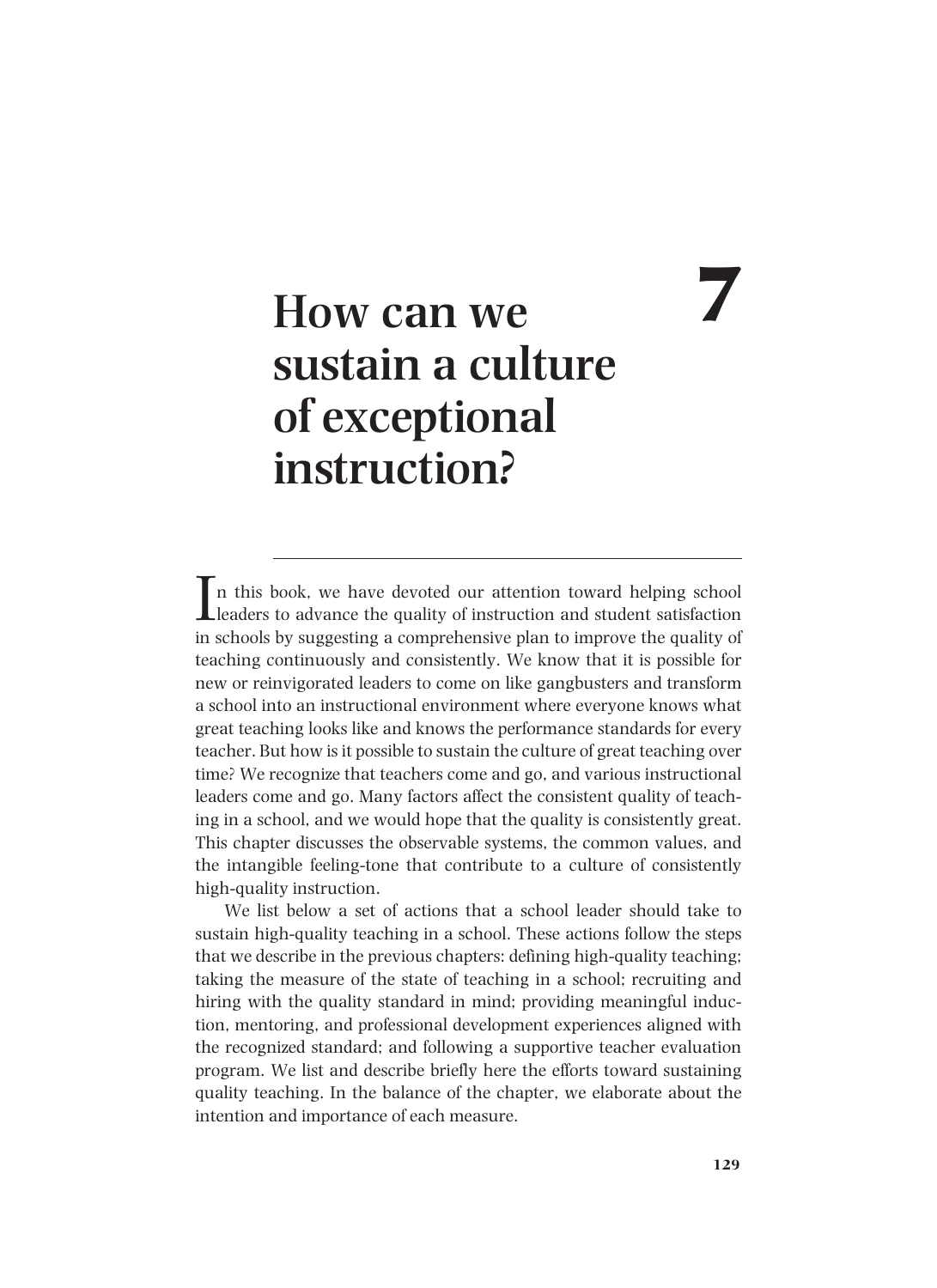## **TEN ACTIONS TO SUSTAIN HIGH-QUALITY TEACHING**

- 1. Attend carefully to basic management requirements so that basic routines are unobtrusive, seamless, and practically guaranteed.
- 2. Minimize distractions to protect the sanctity of the classroom.
- 3. Set a vision that identifies high-quality teaching as the highest priority in the school.
- 4. Carefully select the right people for the right positions.
- 5. Balance leadership between providing direction and giving directives.
- 6. Communicate in a timely and consistently clear manner.
- 7. Set the standards for professional conduct, including the way we talk about students and families.
- 8. Encourage collaborative efforts.
- 9. Foster reflection and continuous improvement.
- 10. Engage in ongoing professional dialogues.

# **SYSTEMS IN PLACE**

 First, if a school does not have basic systems in place for registration, scheduling, transportation, maintenance, custodial services, food service, attendance reporting, and communication with home, then a principal should drop everything now and turn attention to putting these routine systems in place. The idea is that teachers and students should be able to take certain conditions for granted so that they can turn their complete attention to teaching and learning. It is easy to imagine that teaching is compromised and learning challenged when a radiator whistles in the back of the room, when the classroom swings between blistering heat and arctic chill, when kids miss lunch, when busses don't arrive on time, for instance. This means that the basic systems common to all schools should become routines that only a few people have to think about, and the systems should be in place to support teaching and learning rather than undermine those efforts.

## **SANCTITY OF THE CLASSROOM**

 School leaders should do all that they can do to protect the sanctity of the classroom. If someone routinely reads announcements over a public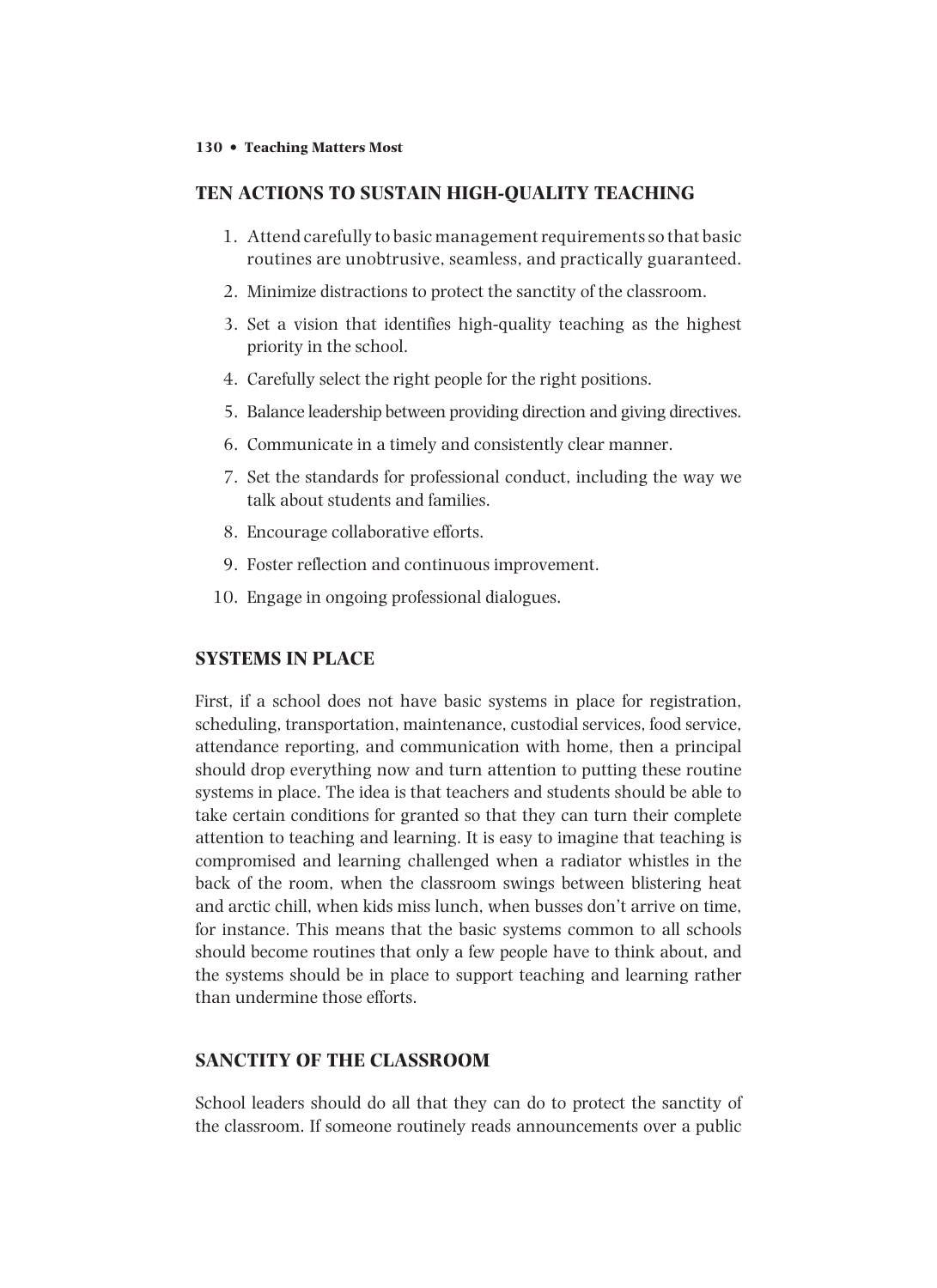address system, these announcements should be read once a day, at the same time each day. Other announcements should be rare and honor only real emergencies. We know from the research of Hillocks (2009b) that there is a significant negative correlation between classroom diversions and learning—that is, the more diversions, the less learning. By protecting the classroom from the various intrusions that can occur on any day, a school leader sends a signal to everyone that the classroom must be protected because that is where the central business of the school should thrive unimpeded. In some ways, the attention to the seemingly trivial matter of fighting back intrusions is like the police effort to battle the relatively mundane problem of vandalism in an effort to discourage other crimes, the so called "broken windows theory" of Kelling and Coles (1996). Studies have demonstrated that when vandalism, like graffiti and broken windows, is tolerated, other crime emerges because the vandalized areas seem unprotected and vulnerable and the general atmosphere of the community seems to tolerate crime. When we allow a variety of distractions to intrude into the classroom, we admit that instructional time is not terribly valuable. When we keep distractions to a minimum, we signal to everyone that instructional time is a precious commodity and we have to protect it vigilantly.

# **ENVISIONING QUALITY TEACHING**

 Taking care of basic management routines and protecting instructional time from distractions implies to everyone that the quality of instruction in a school is most important. But school leaders need to convey explicitly that the highest priority on their agenda is that all students receive highquality instruction. School leaders can convey this message often, through the conduct of purposeful meetings, the daily interchanges with staff, the written communication to parents, the celebration of accomplishments, the support for professional development, and the reflective conversations with all instructional personnel. *Teaching matters most* should be the mantra and the evaluative filter for judging the merits for various requests, including budget proposals, changes to routine systems, placements for students, or appeals for assemblies and various exceptions to the schedule.

# **RIGHT PEOPLE IN RIGHT PLACES**

 If teaching matters most, then personnel decisions are critical. If there are opportunities to place people in leadership and instructional support positions, it is crucial to put the right people in these positions. This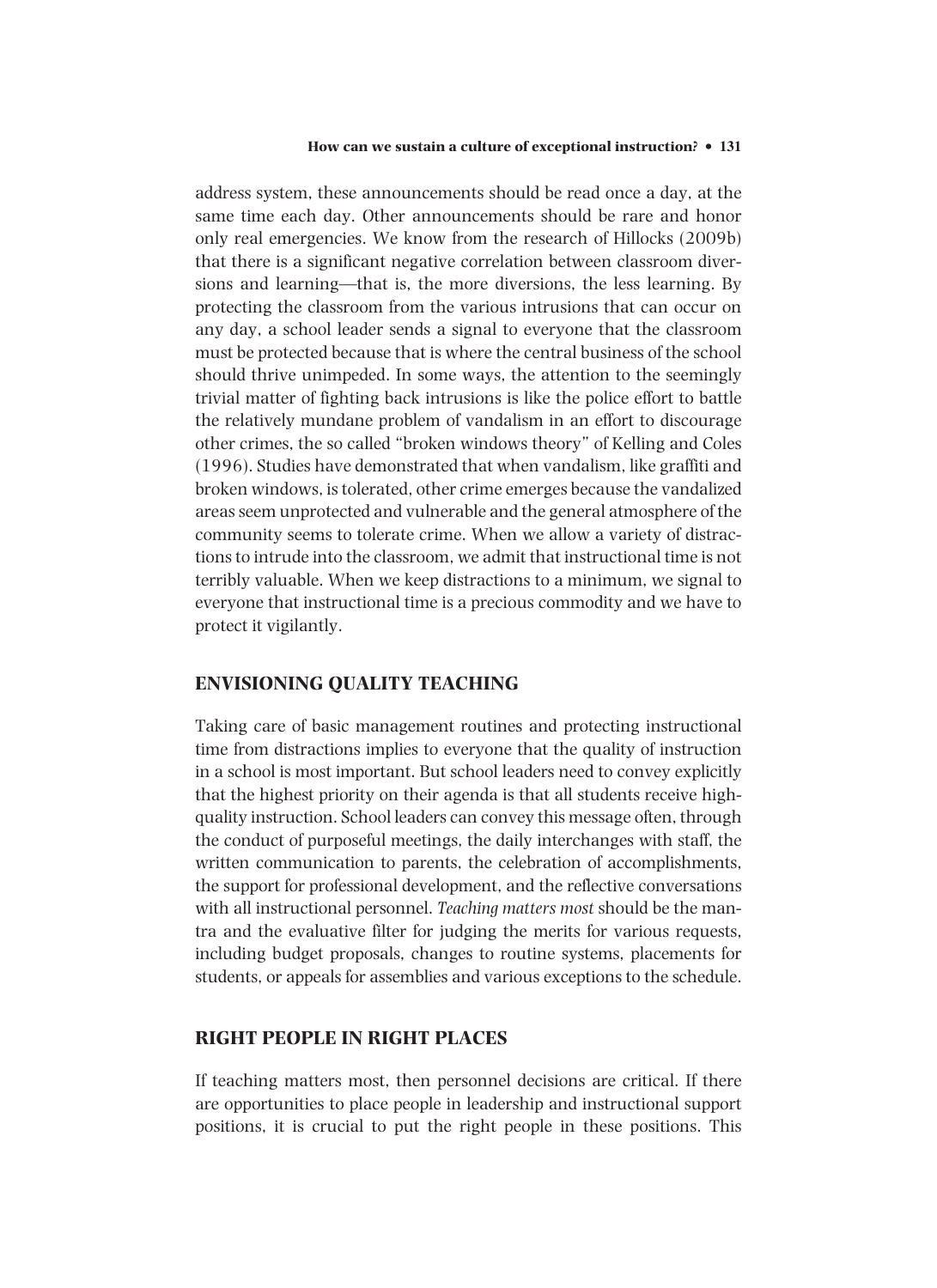requires the discipline to think strategically rather than tactically. By *strategic* we mean acting with special attention to the long-term goals and the honoring of educational values. We have seen leaders work tactically to hire people to befriend an influential person, to invigorate sagging morale, or to address other political expediencies. As an example, we can think about the criteria for hiring an instructional coach, a team leader, or a department head. In making the decision, we would have to ask these questions: What is the candidate's knowledge base? What has been the candidate's experience with students? Does the candidate care about kids? Is the candidate able to communicate effectively? What are the candidate's organizational skills? Generally, what is the basis for making decisions about placing people in positions of leadership? When we begin to make compromises about instructional matters like the hiring of instructional leaders, we undermine our own efforts to advance the quality of teaching. In Resource D, we have included questions for teacher interviews that would be helpful in completing an instructional review, but some of the questions might be useful in screening job candidates.

# **BALANCED LEADERSHIP**

 If we have carefully placed people in important leadership positions, this suggests that we have selected people with the appropriate expertise and leadership skills to function in their positions. While we should be able to depend on the expertise of others, it is appropriate for a principal to set a direction for a leadership team. A principal's vision for improving the quality of teaching and the agenda for advancing the instructional program for the school should not be a dark mystery. Every move that a principal makes should be consistent with the goal of advancing the instructional program. When the principal's actions are inconsistent with the explicitly stated vision, everyone recognizes the incongruity and experiences the dissonance. At the same time, the principal should not be directing every move, paralyzing everyone into thinking that individuals cannot act without a specific directive from the principal. Teaching staff should not revert to teaching defensively because they do not know what the principal wants or values. With a clear sense of the underlying principles that support curriculum and drive instruction, teachers should be able to make decisions required for a specific group of students in a specific instructional moment or context. This allowance for a good degree of autonomy recognizes the professional stature of teachers and leaders and satisfies a basic human desire to have some say in decisions that affect them. At the same time, through ongoing dialogue and other means of oversight, a principal can monitor the consistent communitywide effort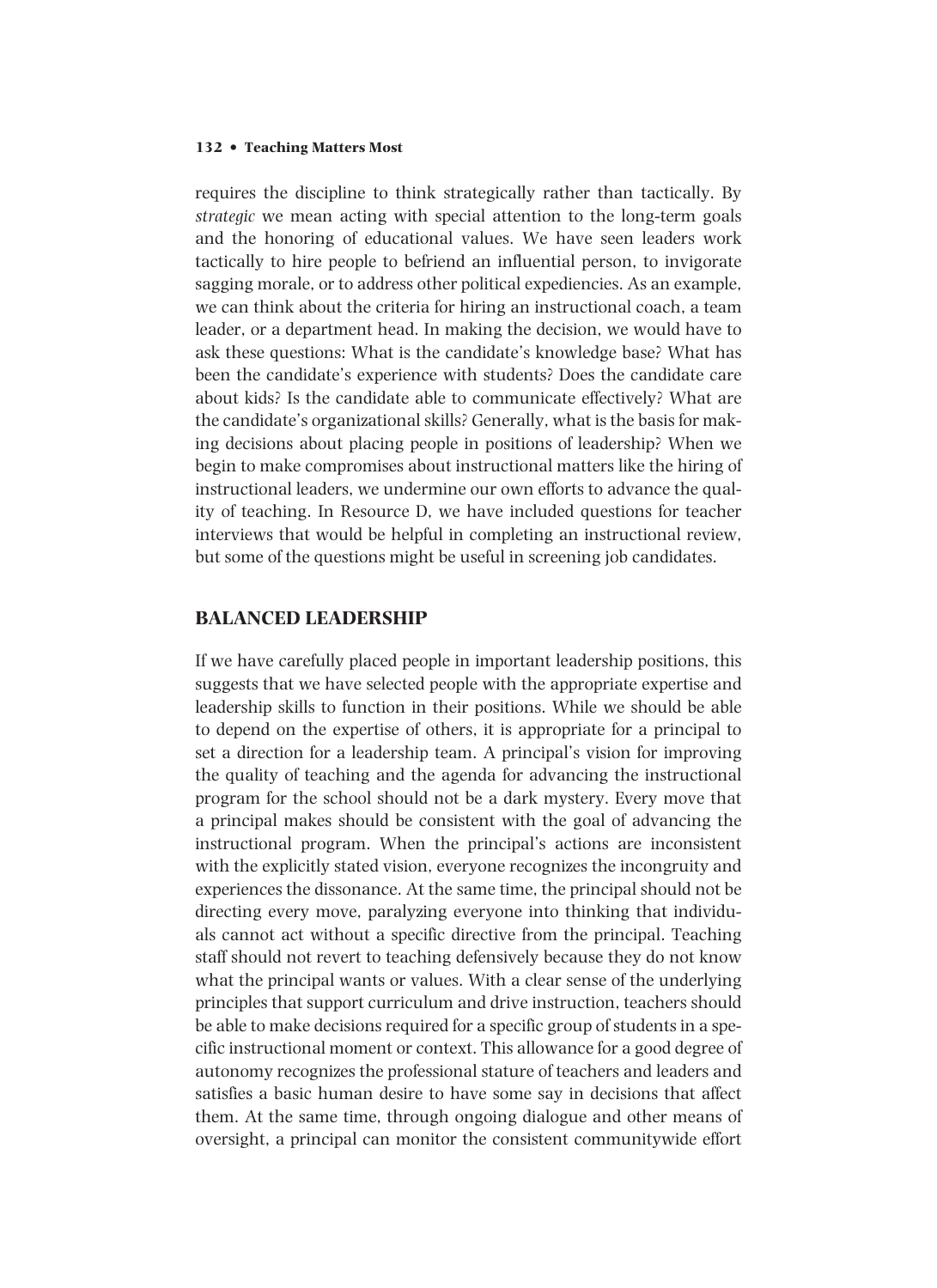to improve the quality of teaching continually. The balancing effort includes soliciting and accepting input from a variety of thinkers, without the obligation to act on everyone's suggestions. Seeking input is not the same as promising to honor every request. In brief, principals in schools that sustain efforts toward high-quality teaching practice a kind of balanced leadership, providing direction without giving constant directives and accepting input without committing to every suggestion and without abdicating all decision-making to others.

## **CLEAR AND TIMELY COMMUNICATION**

 We recall our first days in graduate programs when we sat in classes with more experienced graduate students who seemed to talk in ways that only they and the professor could understand. They had already been initiated into the esoteric world of graduate studies in a specific discipline. We had to learn to talk the talk. This was part of our induction into the world of graduate studies. We see similar situations occurring in schools, with new teachers trying to figure out a lot of things, including how to talk the way the more experienced staff members talk. School leaders can help to remove the veil of mystery about how we talk about the central goals of the school and the actions in the classroom.

 Basic to leadership is the ability to tell the story of where the school has been and to describe where it is going. The principal is most responsible for communicating to instructional staff and to people in leadership positions that the quality of teaching is the highest priority. The principal must make it clear that the highest value is the quality of instruction and the quality of students' experience in the classroom. A school leader can convey this intention and central value in straightforward, nontechnical language. If we talk to our noneducator neighbors and friends and claim that the most important factor to influence the improvement of a school is the quality of teaching, they know on one level exactly what we mean. It seems like common sense. But someone needs to have been in many classrooms and to have engaged in many reflective conversations to say in vivid detail what quality teaching looks like and sounds like. It is also possible to describe these features of instruction in ways that friends, neighbors, and school board members can appreciate. Convenient abbreviations and acronyms seem efficient uses of language, but they can obfuscate meaning and blunt understanding of intent. Straightforward, everyday language should convey goals and shape the image of the kind of school where consistently high-quality teaching is the first priority.

 In many ways, leaders have to take back ownership of the language that we use to talk about the mission of schools. We prefer to talk about the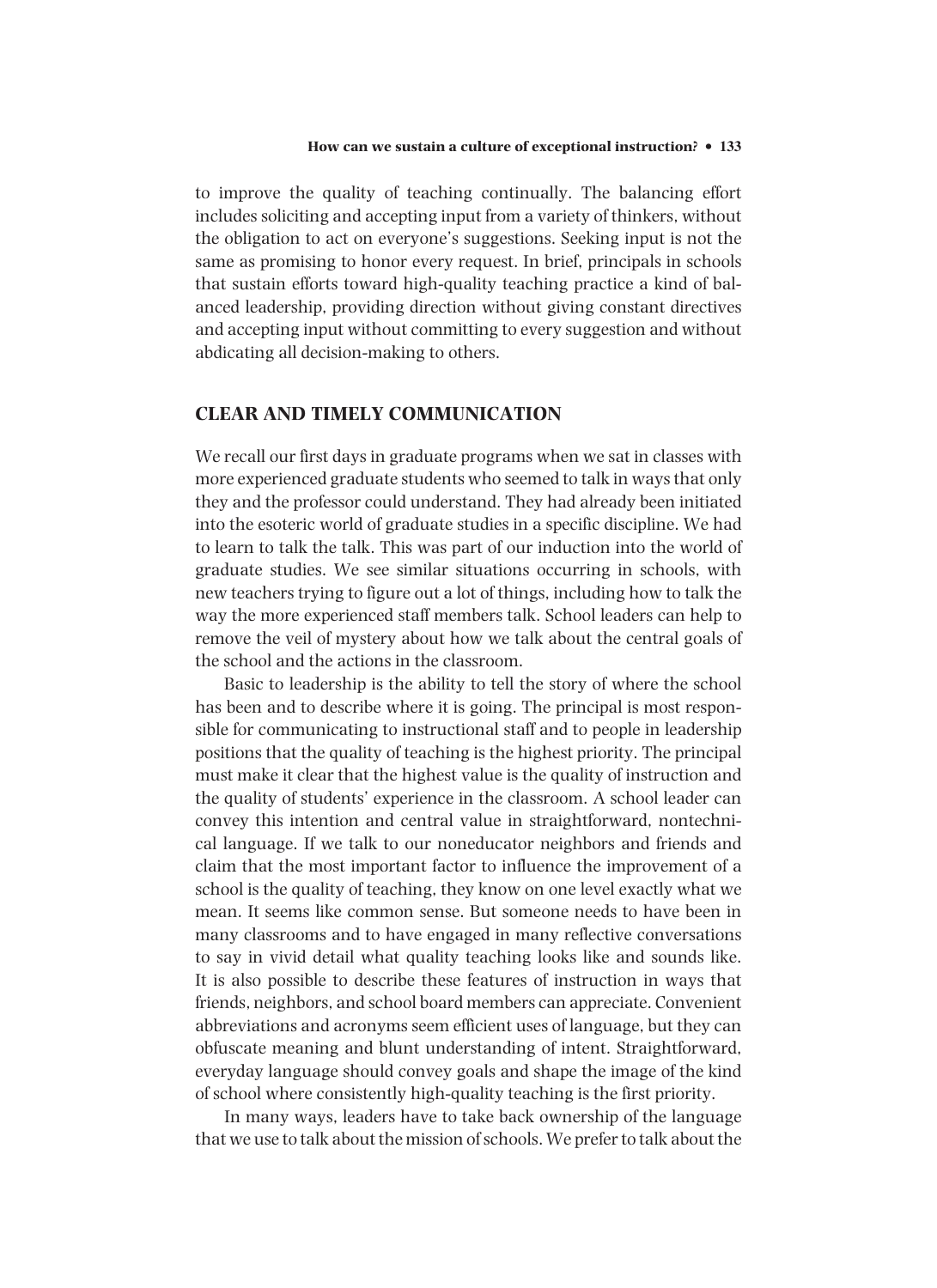*quality of instruction,* the *improvement of learning,* and the *quality of learners' experiences,* as opposed to emphasizing *achievement, improved test scores, metrics, quality dashboards, data mining, data-driven instruction, accountability, interventions,* and *branding*—terms that together seem a strange mix of business and medicine, neither of which represents the central purpose of schools. Principals can give way to the intrusions of this imported language, or they can model and support the language that refers to *children, learners, learning, teaching, supporting, growing,* and *improving.*

 It is important to communicate clearly, but it is also important to communicate in a timely manner. Not much frustrates staff and parents more than receiving late notice about decisions and changes that affect the conduct of teaching and learning in the classroom. Principals need to provide for regular and timely communication with staff and parents. It is especially important to communicate regularly with others in instructional leadership positions. One forum for communication is the regular meetings with leaders like department chairs, instructional coaches, and team leaders. We especially like the idea of an annual meeting to review the procedures for teacher evaluation in an effort to reduce misunderstandings about processes and expectations, followed up with regular checks on the progress of the system. We can see value in regular and purposeful meetings with staff members who have a hand in mentoring, developing curriculum, delivering professional development, and supporting classroom activities.

# **STANDARDS FOR PROFESSIONAL CONDUCT**

 We recall working together in one high school where the same small group of teachers met over coffee in the teachers' lounge each morning. It didn't take a committed eavesdropper to know that the gist of their conversations recounted their estimation of the despicable behavior of teenagers, the insensitivity of parents, the shortcomings of their colleagues, and the Machiavellian moves of the administrators, which included us. There was almost a tangible dark cloud hovering over their heads. But they were the exception to the whole staff. Over time, with lots of modeling and some correctives, we could move the staff toward embracing more child-centered and learning-centered language and action. The change does not come by way of a memo or an announcement. Instead, over time, as leaders insist on the basic human dignity of all students and all parents and underscore the vast potential for all learners, the same attitude spreads among staff members.

 We also recall that over time teachers took pride in working at the school. One teacher observed, "You have to be a pretty good teacher if you continue to work here." That observation derived from the many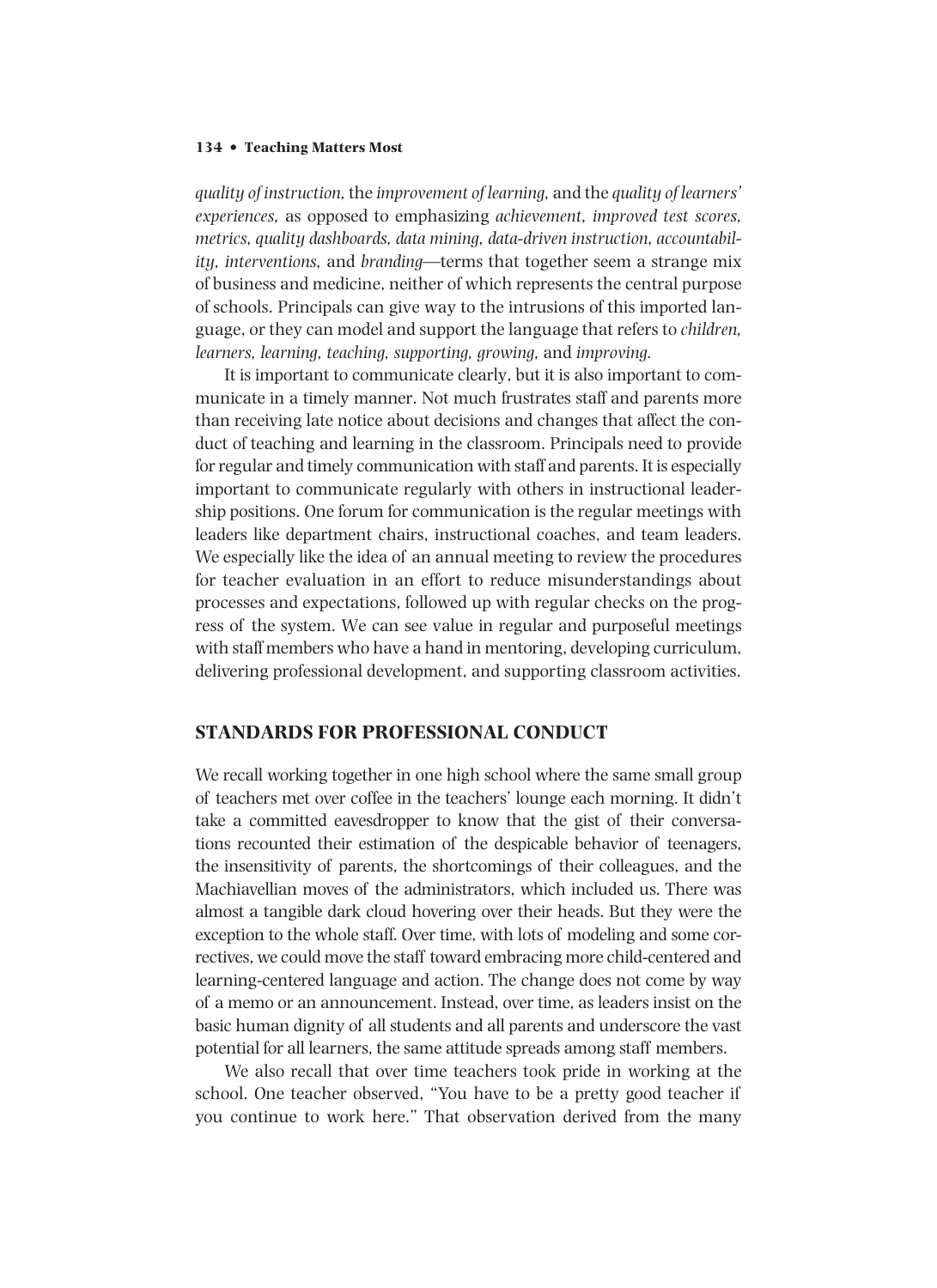classroom observations, reflective conversations, department meetings, professional development experiences, and shared readings and discussions that institutionalized the value of high-quality instruction and conveyed the specific criteria that distinguished high-quality teaching. We could see that over time most teachers included some core features of sound instruction: for example, conveying specific goals situated within the context of the preceding lessons and the subsequent lessons, engaging all learners actively and intellectually, attending to formative assessments and self-assessments, aligning assessments with goals and activities, and designing activities that had some intellectual merit. This did not occur all at once, but it took years to realize. If we can indulge in a sports analogy for a moment, we want to refer to the leadership practices of former Bulls and Lakers coach Phil Jackson. In a broadcast of a Bulls game, commentator Stacy King, a former Bulls player, recalled that Jackson emphasized that through practice and repetition the players would develop such strong habits that in times of duress during games, they would rely on the good habits and not fall back on bad habits. This idea is part of what Jackson calls *invisible leadership.* He reached a point with his several championship teams where he did not have to orchestrate every move but could rely on the good habits of others to guide their conduct and decision-making on the court. We judge that in a similar way, with the constant attention to the standards of high-quality instruction, teachers can fall back on good habits, even during the inevitable times of stress and duress.

# **COLLABORATION**

 We have seen from our own research (McCann, Ressler, Chambers, & Minor, 2010) the power of teacher collaboration. Lortie's (1975) observations about the characteristic isolation of most teachers remain true today. Most teachers work independently in their own classrooms, with rare visits from teaching colleagues during instructional time. When teachers follow collaborative practices common to lesson study (for example, Stigler & Hiebert, 1999), they focus on the continuous refinement of lessons that attempt to help students learn challenging concepts. In such a collaborative arrangement, teachers plan lessons together, observe each other teach the lessons, refine the lessons, teach again under observation, refine again, and "publish" the resulting highly refined instructional material. The publishing might be as simple as archiving lesson plan documents on a school server or other Internet-accessible server.

 In a broader sense, the curriculum that teachers follow should be the product of teachers' work together, even if the curriculum relies heavily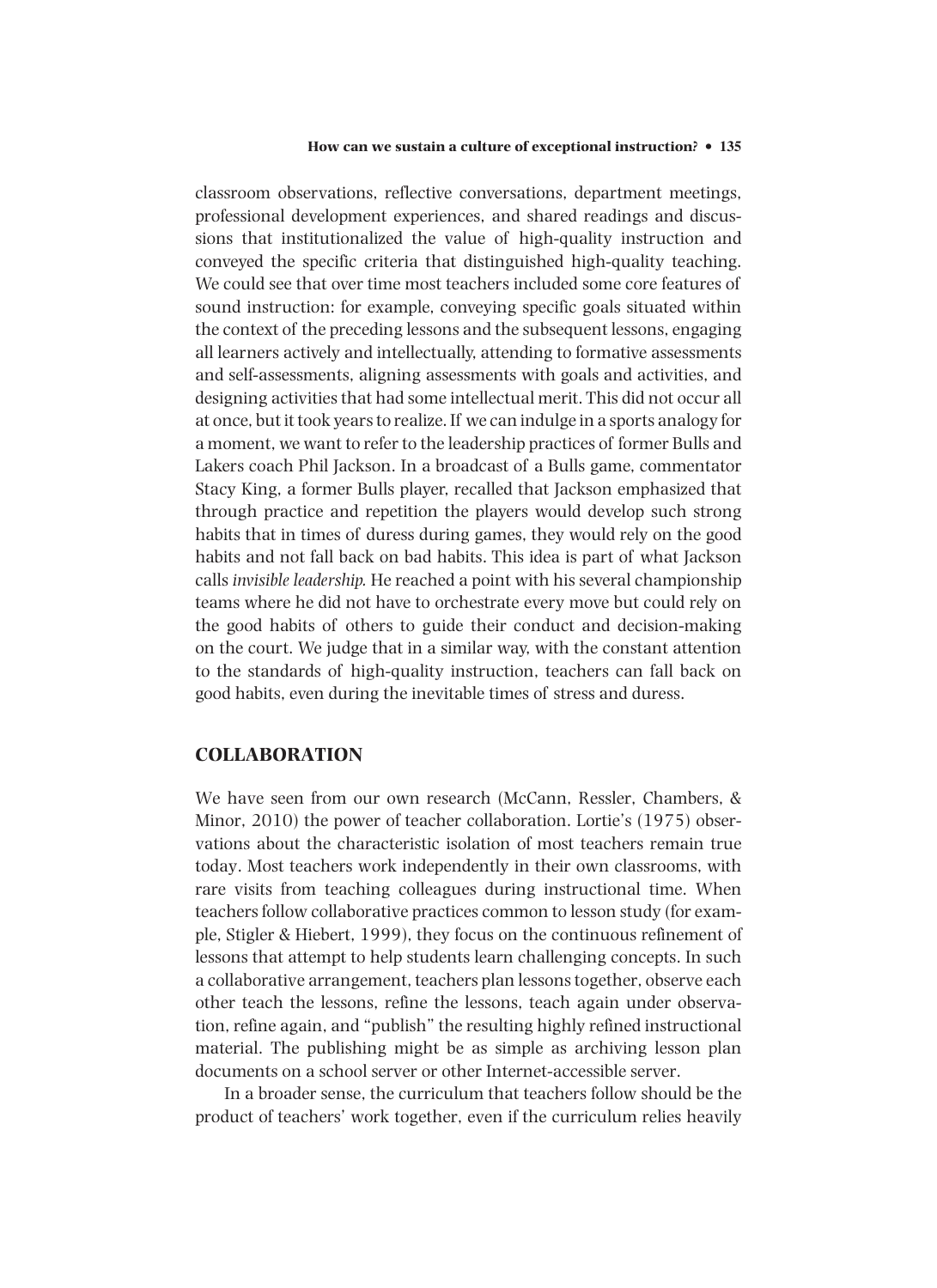on commercially prepared materials. As Marzano (2003) stresses, teachers need to be able to deliver a viable curriculum. To us, this means that the curriculum needs to be more than an oral tradition about what is commonly taught for specific subjects at specific grades, and more than curriculum maps or lists of standards. Teachers need access to bona fide curriculum guides that identify goals, link goals to standards, provide quality instructional materials and plans, and include assessments. School leaders can set the agenda for curriculum development, organize teams to develop and refresh curriculum, provide the necessary professional development about curriculum writing, and monitor and evaluate the process and products.

 If teachers are going to move away from isolation and move toward greater collaboration and interdependence, school leaders must provide the time and support to allow teachers to meet together and to observe each other. Teachers commonly report that they crave opportunities to meet with colleagues and that the typical structure of school organizations works against frequent meetings. Providing the time and support for collaboration honors what teachers say they need and fosters their sense of efficacy. Of course, finding meeting time in a crowded school day is a perennial challenge. Realistically, it may take a school leader considerable time to fashion a schedule that is acceptable to teachers, parents, and board members, or to persuade staff members to find their own creative means to work together, either face-to-face or in an online environment. We offer a caution here. Anyone who has attempted to move a staff to work as a professional learning team recognizes that by simply organizing people into groups does not make them productive or even civil teams. The school's professional development plan should foster the communication and group problem-solving practices that help a team to function well.

## **REFLECTION AND CONTINUOUS IMPROVEMENT**

 The various aligned efforts in a school, such as induction, mentoring, professional development, curriculum development, and teacher evaluation, should foster reflection and promote a concerted effort for continuous improvement. Ideally, we would like to see each teacher in a school attempting every day to teach the perfect lesson, for its own sake. Perhaps that sounds too idealistic, and we recognize that no one will actually attain perfection. But we judge that teachers and school leaders define for themselves the quality of their own experience. There are certainly external factors in any school day or class period that affect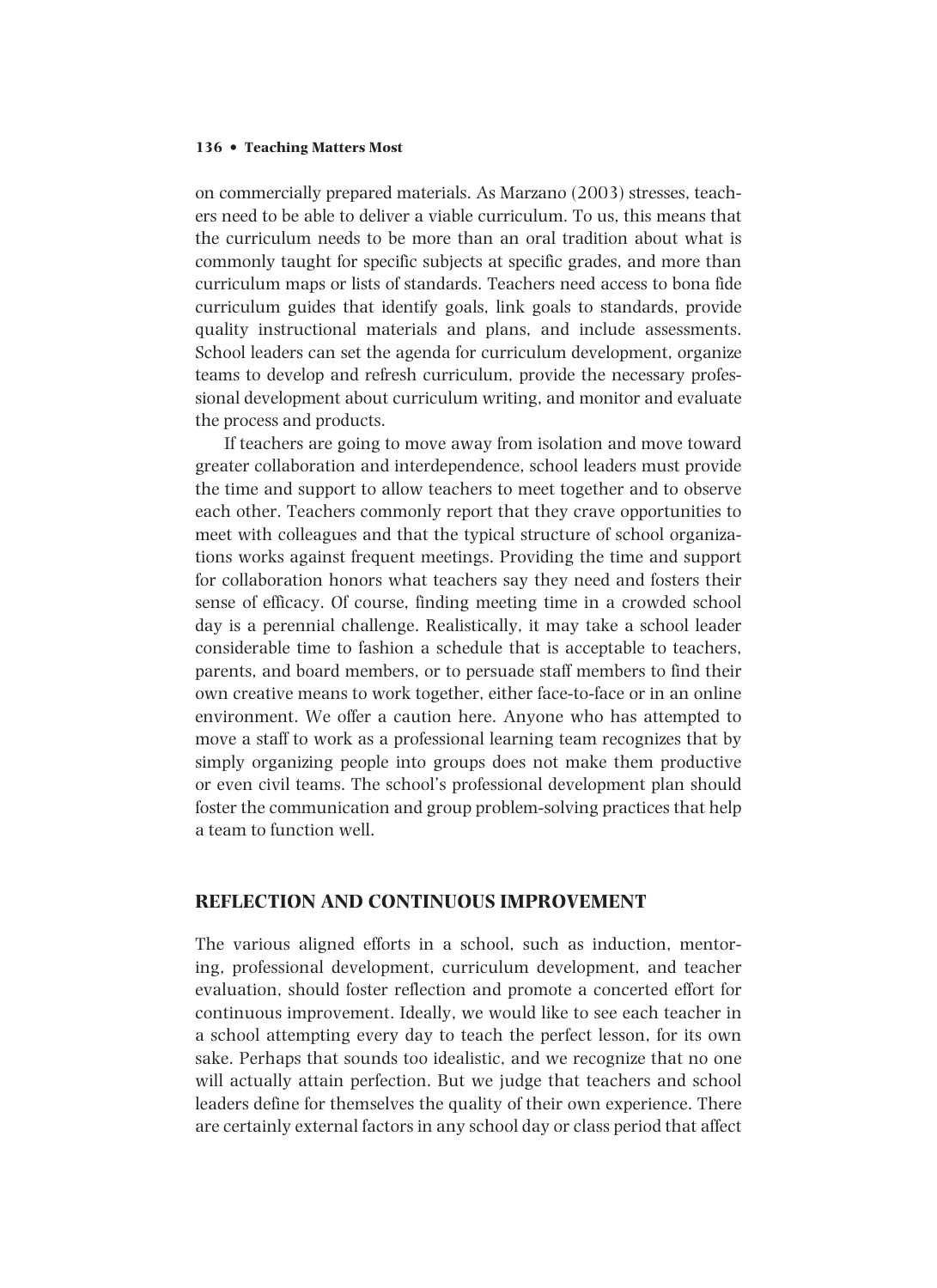our experience, but there are also internal factors, like fatigue, doubt, loss of concentration, wavering commitment, to name a few. In contrast to popular conceptions, we judge that teachers can measure their *daily* performance against a perfection standard, as opposed to looking back on the previous *year's* performance through the lens of the achievement test scores for students who have already moved on to the next grade. We understand that illness, bereavement, economic peril, and other sources of stress will interfere with a teacher's best efforts. But the mentoring, professional development, and teacher evaluation systems should promote a culture of striving toward an ideal. Every day, the media will include stories that imply or overtly express doubt about the performance and commitment of teachers. In contrast, the local school leaders should promote and celebrate the idea that *teaching matters most* and that all teachers should strive to do their best every day. This is what defines a teacher.

 If we can indulge in another sports analogy, we will recall our days as rather mediocre tennis players. Although it didn't turn our games around dramatically, we came under the influence of Gallwey's *The Inner Game of Tennis* (1986). In Gallwey's descriptions, we recognized in ourselves the various mind games we played while competing in tennis—"Since it is already 30-love, I'll concede this point and then I'll get the serve back to have a chance to win a game." "I hope, I hope, I hope he double faults." "I think a cramp is developing in my left knee, which will allow me to explain my poor play."—and so on. In contrast, if we concentrated on the moment—hitting a sweet serve, returning a serve with authority, hitting the backhand where we wanted it—the end result—winning the game would take care of itself. In fact, the quality of our experience as tennis players depended on being in the moment to strive for that perfect shot, for the sake of the beauty of accomplishing that ideal, or at least coming near. Gallwey drew heavily from Zen thinkers, and his popular tennis book led to other spin-offs, including *The Inner Game of Work* (Gallwey, 2001). In a sense, we were trying to experience the Zen or phenomenology of tennis. We judge that with the vision and support of leaders who emphasize the quality of teachers' and learners' experiences every day, teachers can experience the Zen of teaching, with each day a striving for perfection. Every day we emerge from classrooms with a sense of how close we came to the ideal we wanted to achieve. We might think, "That discussion went well, although I still haven't heard much from the guy in the corner who seems apathetic. Next time, I think I will initiate discussion by soliciting his thoughts." The seemingly simple reflection suggests that the teacher strives toward a truly dialogic classroom and values the participation of all class members as necessary for the shared inquiry. If the lesson has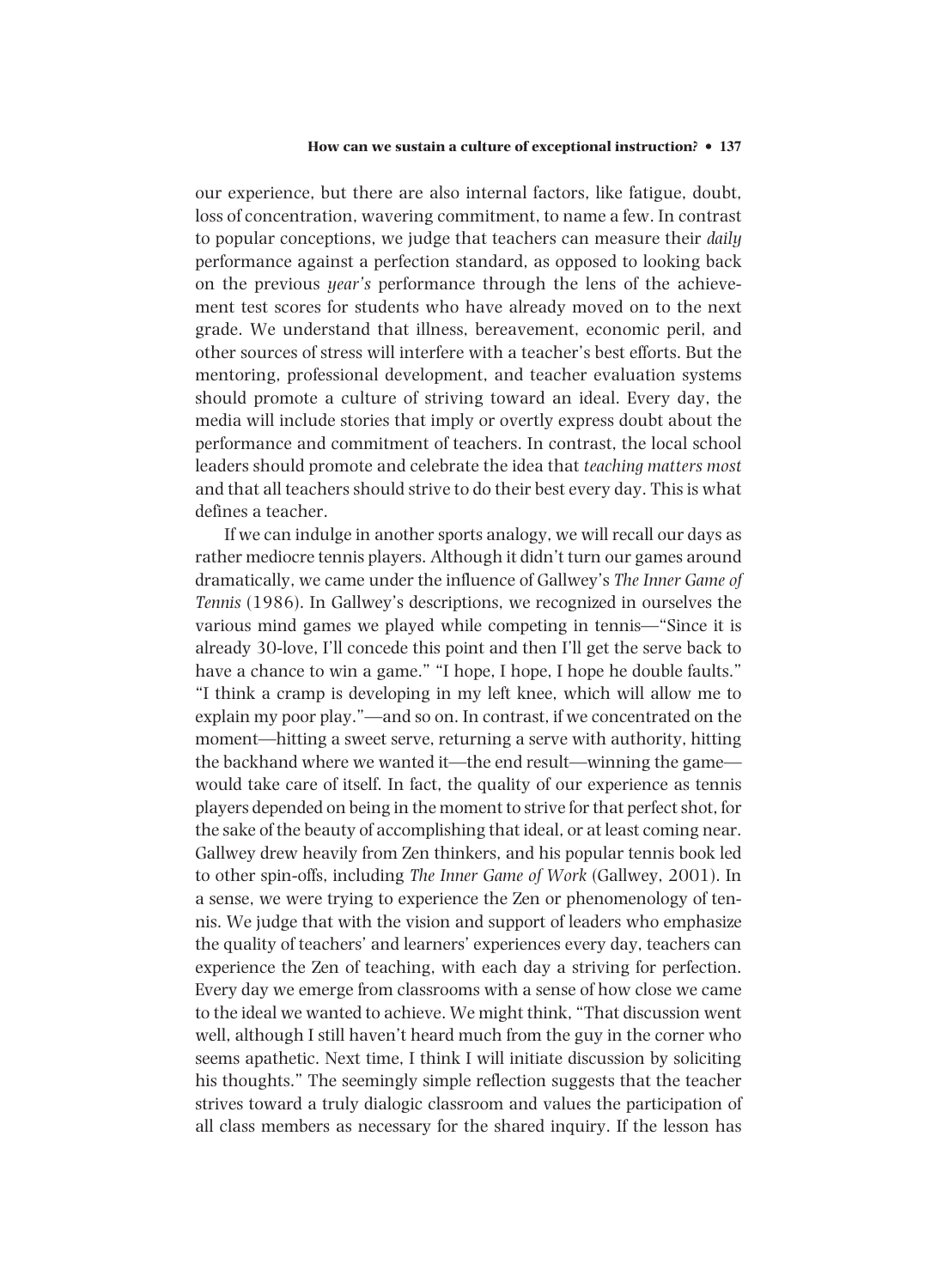fallen short, the teacher does not despair but thinks of adjustments to move practice closer to the ideal. The striving toward the ideal defines the quality of experience.

## **ONGOING PROFESSIONAL DIALOGUES**

 Principals and other school leaders need to talk shop almost incessantly in school. They need to engage with others in ongoing professional dialogues. Of course, there is a danger that a principal can initiate conversation in an accusatory way, for example, "Are you still relying on those insipid word search worksheets?" If someone is going to make a dialogic bid (Nystrand, 1997), she will need to frame the inquiry in such a way that it suggests a common understanding and recognizes the knowledge of the other participants—"I know that you have worked hard to refresh the geometry curriculum to make it more project-based. How has that worked out? How are kids responding?" The difference in the latter example is that the principal initiating the conversation recognizes that the geometry teacher has done some important curriculum work, and she appreciates that the teacher is reflective enough to evaluate the impact of the curriculum changes. The way that the principal introduces and frames the question makes all the difference. When the conversational partners build from such a positive inquiry frame, the conversation is likely to remain constructive, contribute to a positive and professional tone throughout the building, and underscore the importance of the work of the teachers in the school. Having such conversations in hallways, in the teachers' lounge, in the parking lot, and in meeting rooms should be commonplace and convey the idea that the shared interest of the principal and staff of the school is that students are receiving the best instruction possible and having the best possible experience in the classroom.

 To follow the recommendations from this chapter, a principal would have to attend seriously to his or her own professional development by reading extensively, attending selected conferences, and conferring with colleagues. The principal's influential readings can find their way into the lives of teachers and can become the focus for discussions. The idea is not to hold seminars about the principal's reading list, with the principal dominating the discussions. Instead, the experience of sharing literature about teaching and learning is a given for teams of professionals who embrace the idea that teaching matters most and strive together to make the quality of instruction and the quality of students' experience every day as meaningful and compelling as possible.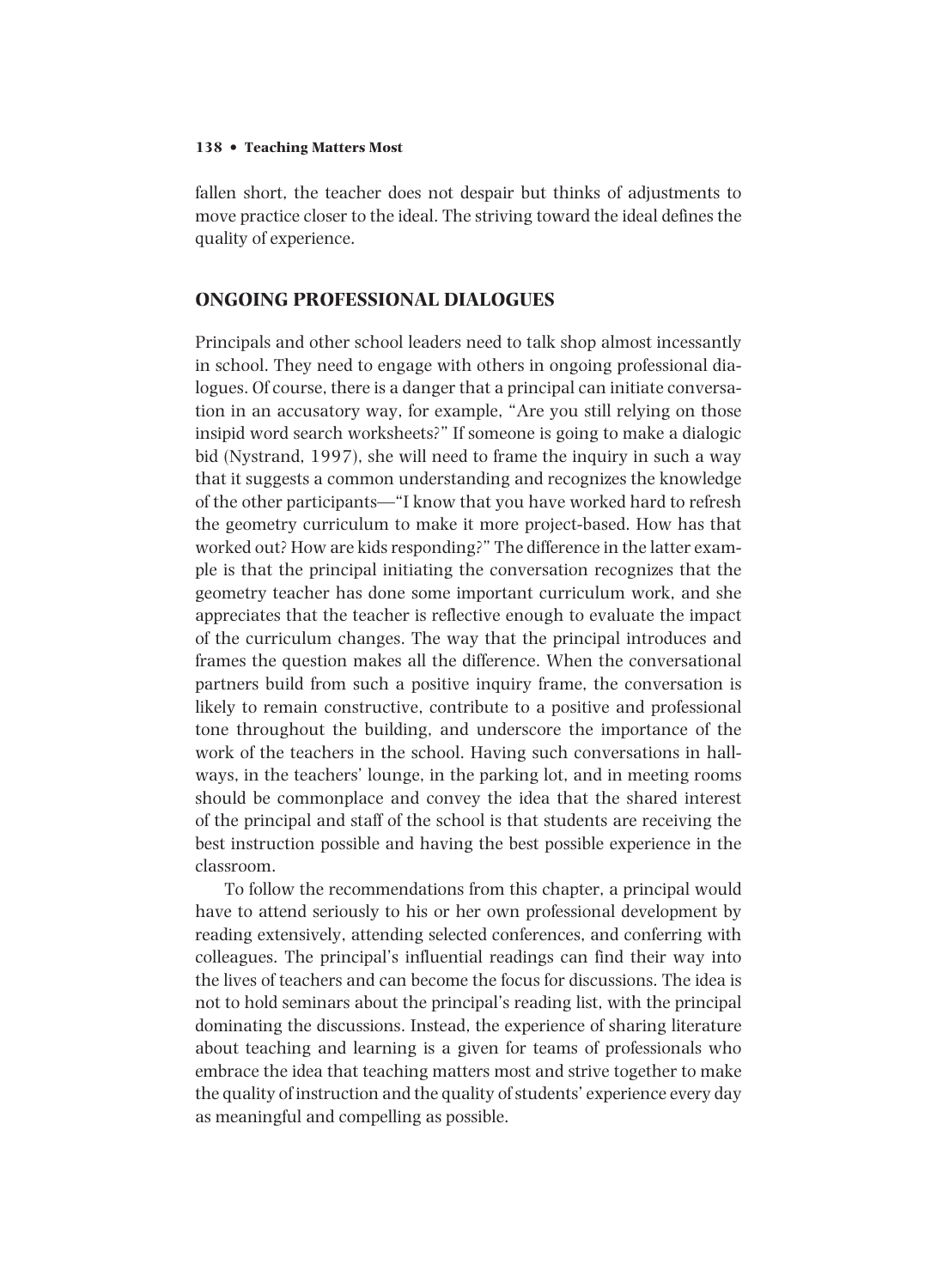## **SUMMARY**

 In this chapter, we offer recommendations for sustaining a school culture that conveys the value that *teaching matters most* . Many factors can undermine efforts to maintain high-quality teaching, but a few commonsense efforts can help to push back the pressures that threaten to diminish the growth of a staff. The efforts include attention to the goals that one sets and the language that one uses to talk about students, parents, and the endeavors of schools. Principals convey the values they hold not only by how they speak, but also by the actions they take. We urge an effort to minimize distractions and to promote collaboration. Taken together, the various recommendations should foster reflective practice and perhaps allow teachers to experience the Zen or inner game of teaching. Responsibility falls to the principal to attend to his or her own professional development, to set an example, and to inform moves designed to advance the quality of instruction.

## **QUESTIONS FOR DISCUSSION AND REFLECTION**

- 1. What are the basic systems that your school has in place to register students, take attendance, collect grades, deliver lunches, transport students, communicate with teachers, and so forth? How are these systems working? To what extent are any of these systems compromised to the point that they make the work of teaching more difficult than it has to be? What can you do to repair or refine the systems?
- 2. If you were to complete a kind of audit of the kinds of distractions that can interfere with the quality of teaching and learning every day, what would you find? What steps could you take to suppress or minimize the distractions?
- 3. What is your sense about the prevailing feeling tone and dominant language in your school? How do teachers talk about kids and their parents? What can you do to influence the talk in school to move it to a higher professional level?
- 4. How well do you communicate with staff? What is the basis for your judgment? If others could speak candidly to you, what would they recommend that you do to refine your communication practices?
- 5. What opportunities do you provide for teachers to collaborate? Are these rare occasions, like summer curriculum projects, or regular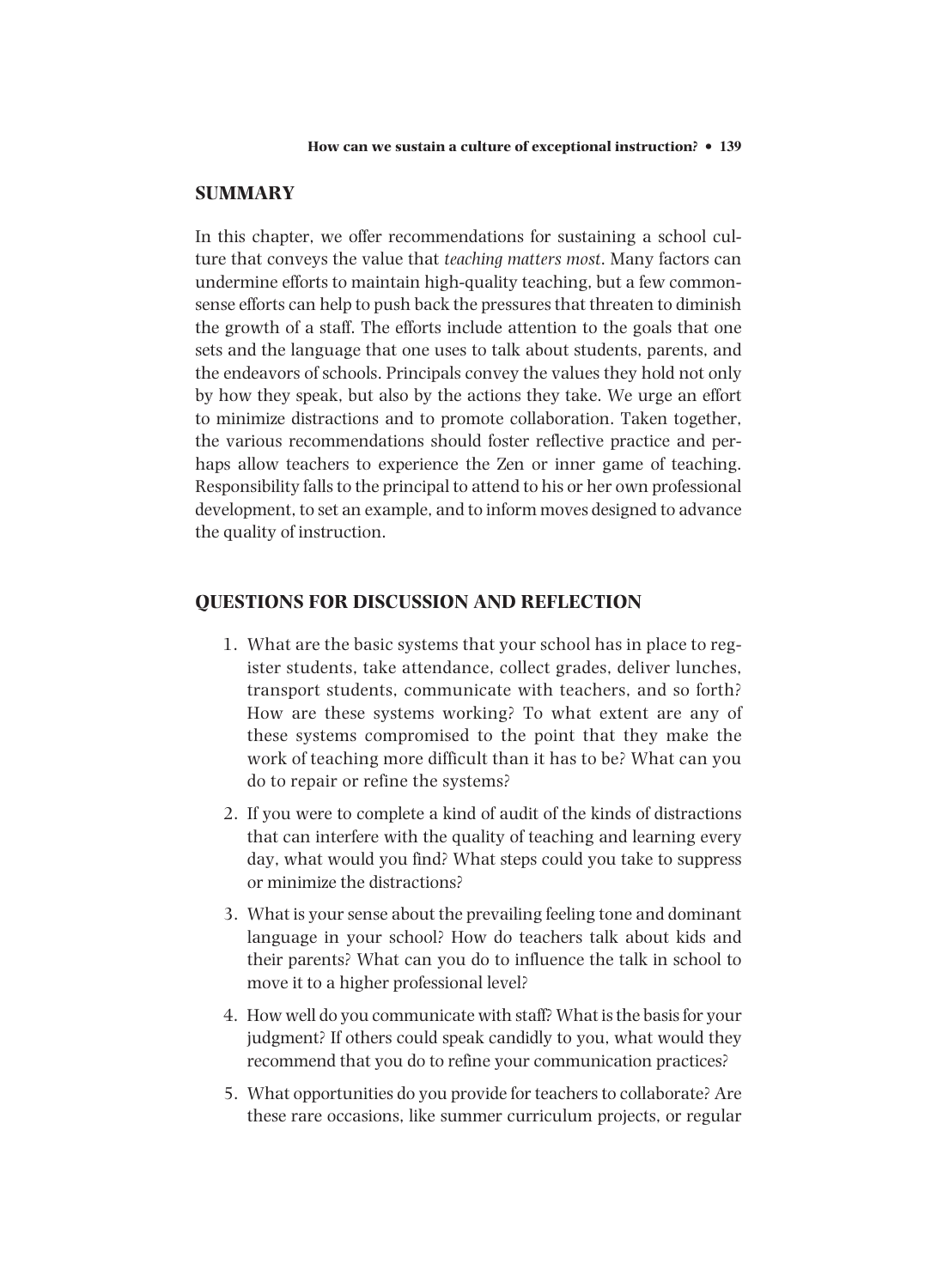occurrences? What can you do to facilitate teacher's collaborating on a regular basis? What value do you see in the collaborations?

# **ACTION STEPS TO FOSTER A CULTURE OF HIGH-QUALITY TEACHING**

- **→** Take action to minimize classroom intrusions and to protect the sanctity of the classroom. This action should affect public address announcement and in-school systems for communicating with teachers and students.
- **→** Examine your existing daily schedule to find times when teachers can meet to collaborate. The schedule is the beginning point. You will also need to encourage collaborative efforts for planning and for reflections on the effects of instruction. A move to a more collaborative environment requires the professional development needed to foster productive teamwork.
- → Prepare an individual professional growth plan that will advance your expertise about the classroom practices that most effectively promote students' learning and satisfaction. Your plan should include attention to how you will share what you have learned with other members of the staff and engage them in dialogue about this learning.